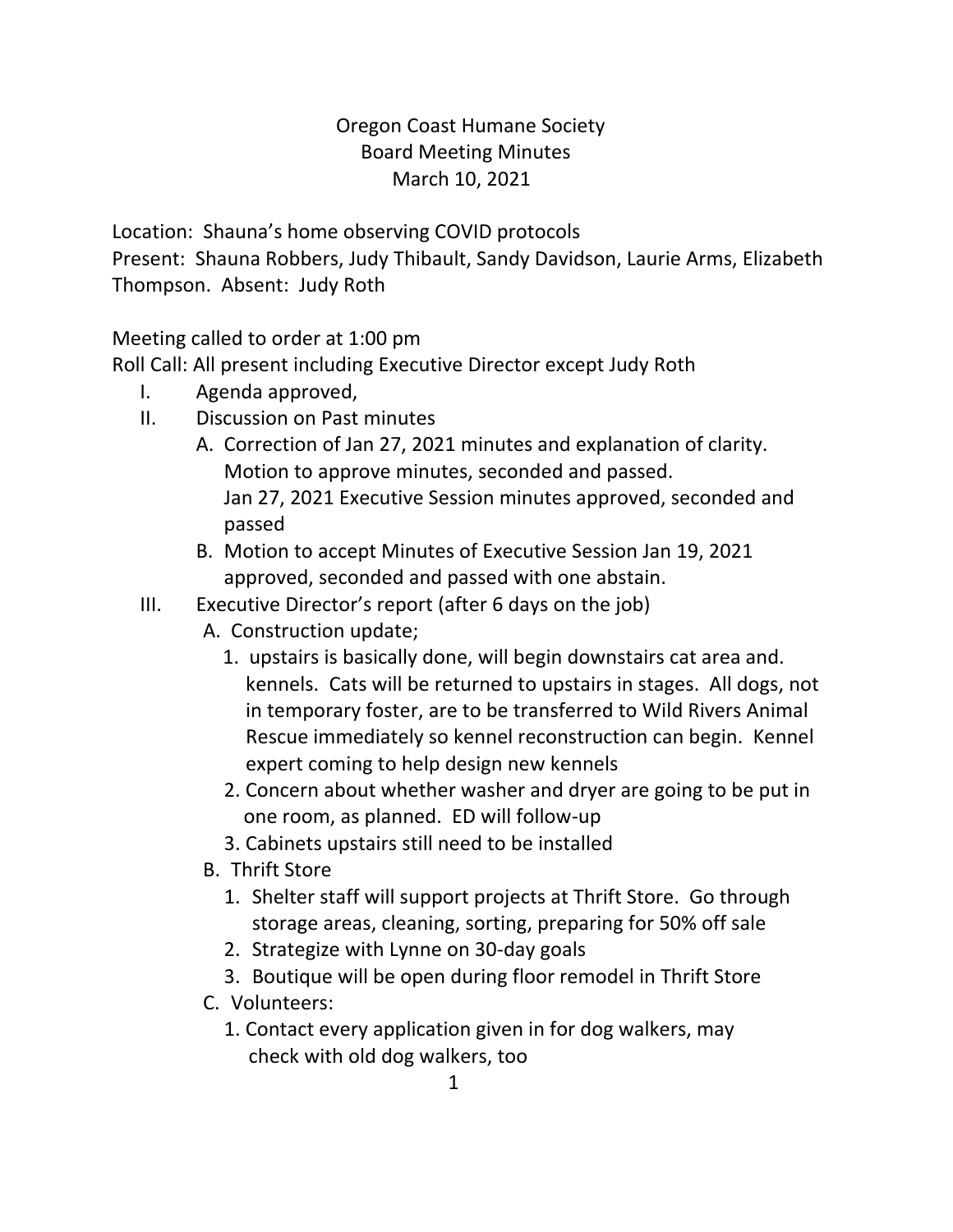Oregon Coast Humane Society Board Meeting Minutes Mar 10, 2021 (cont.)

- 2. Will contact Coastal Gym about the walking club about walking our dogs after we get our dogs back in kennels
- 3. Plan to retrain dogs from barking when anyone passes in hall
	- a. Positive reinforcement
	- b. Dogs need to get out more
	- c. Consider housing dogs together when appropriate
	- d. Dogs can go on car rides with volunteers, relax dog care
- D. Personnel/Policies and Procedures
	- 1. Need full policy in place around Professional and Ethical Communication signed by staff
	- 2. Covid protocols need to be in place and adhered to\*
	- 3. Safety procedures and OSHA guidelines created and shared\*
	- 4. Hourly employees and lunch breaks, staff will schedule breaks\*
	- 5. Time keeping system, need regular sign in and out
	- 6. Inventory and lock up medications and flea meds
		- a. Build in locking cabinets for meds, upstairs too.
	- \* New forms have been created to begin new procedures
- E. Bequests/Grants/Capital Campaigns
	- 1. Meeting with Scott Stewart about capital campaign
	- 2. Information from Suzy Lacer for grant writing fees. We have significant talent in-house to write grants. A wish list is created. Lacer will be used for large grants
		- a. Adding our animals to Pet Finder
		- b. Create Grant Calendar for the year
	- 3. Researching Western Lane Community Foundation to begin Networking for bequests and food sharing
	- 4. Employee Insurance
		- a. Have requested info and quotes from CSNW Benefits, PBC Insurance, professional acquaintances and from healthcare.gov for businesses. Health Net and Providence are not in Florence Regence, Blue cross/Blue Shield, and Moda can be considered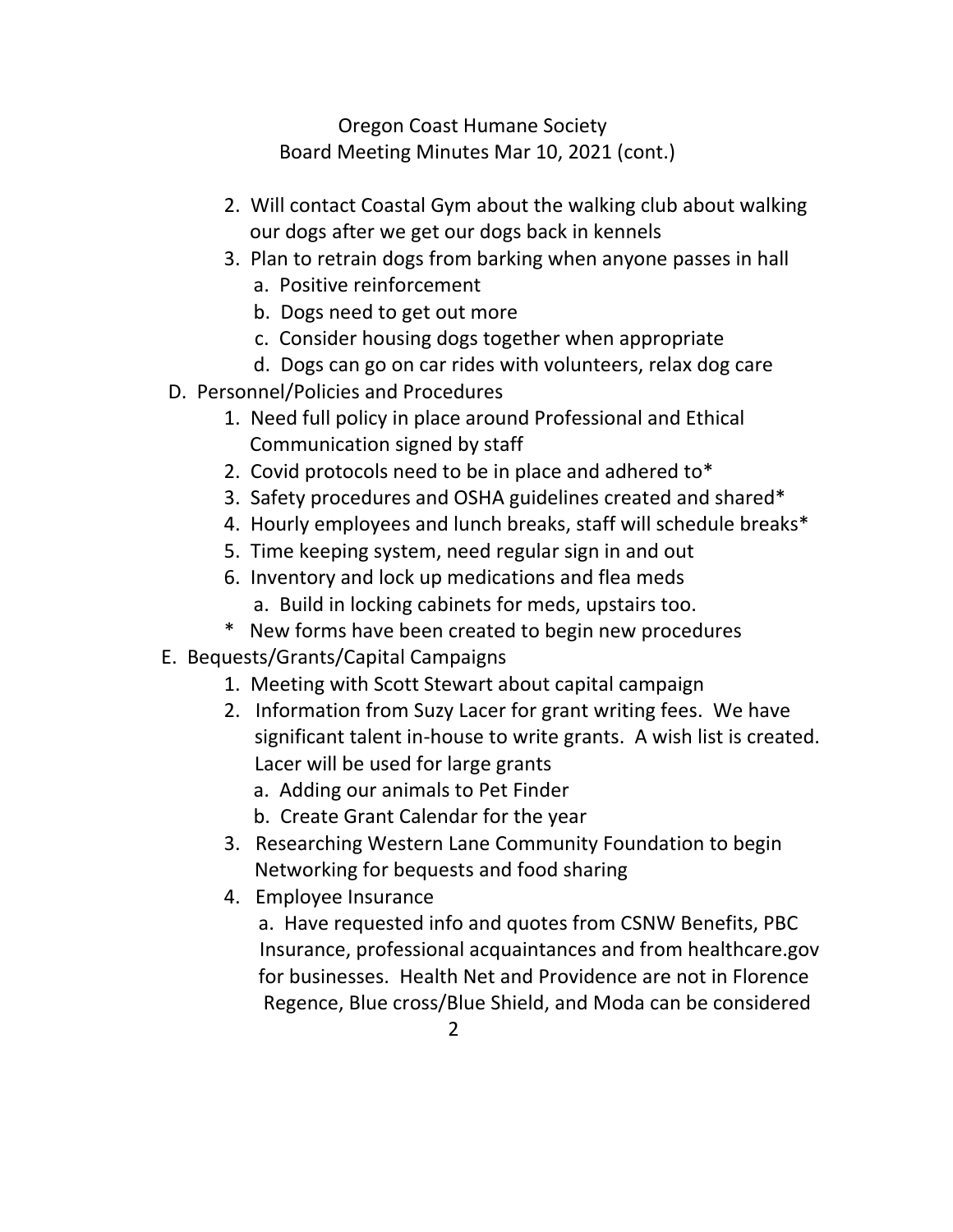## Oregon Coast Humane Society Board Meeting Minutes, March 10, 2021 (cont.)

- III. Executive Director's report (cont.)
	- F. Vet Search discussed with 3 main leads
		- 1. Equipment is adequate, labs get sent out, return in 1-day
		- 2. Will speak with Dr Schaad asap to complete information
		- 3. Begin search for 3-day week vet after construction project is complete.
		- 4. Eventually expand space to better accommodate community pets
	- G. Hours will be flexing for a couple weeks-Jenny and Pam will be informed

## IV. President's report

- A. Nominations are on-going now through May 1, 2021. Ballots go out after May 1, and due in before June 1, ballots counted and winners announced after, new Board is seated July 1, 2021
- B. Volunteer of the Year nominated, need one for shelter
- C. Ebay set up as charity?
- D. Elizabeth—all signed employment agreements to Secretary
- E. Need Press release from Scott on new ED for paper, radio, newsletter.
- F. 80 bags of cans and plastic taken to bottle drop. Jerry Hatcher now takes over his position as Recycle Coordinator
	- 1. Great new volunteer can help Jerry
- G. Contractor brought hard copy of all details to shelter with bill of \$57K with detail invoice. They don't use deposit until half-way through the job, so bill gets paid
- H. Estate still in process. We are waiting for approximately \$350K. Executors want portion of funds to go towards some project named after the benefactor
- I. Start putting business members logo on our newsletters. Also change the Membership level from basic, \$250/yr and lifetime, \$2,500, instead of dog representations. Current members are Spruce Point and Remax, and Deb Larson Massage Therapist.
	- 1. Put logos on fence or sign for more visibility, (Joe Merves plaques)
	- 2. Renew slide for City Lights cinema slide through Siuslaw News
	- 3. Encourage people to sign up for 'Amazon Smile'. Amazon donates a percentage of purchase to favorite charity. Add to newsletter, web